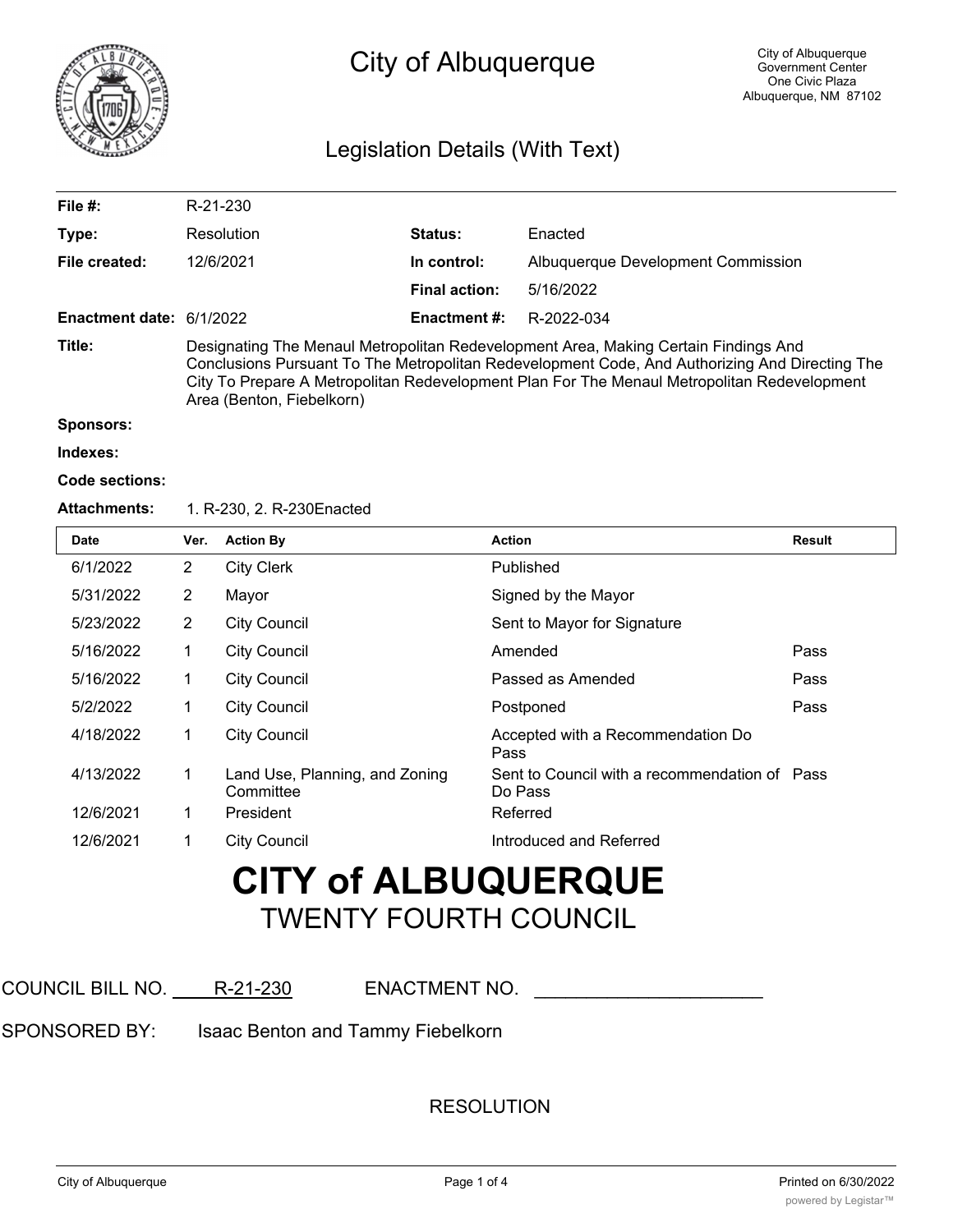Designating The Menaul Metropolitan Redevelopment Area, Making Certain Findings And Conclusions Pursuant To The Metropolitan Redevelopment Code, And Authorizing And Directing The City To Prepare A Metropolitan Redevelopment Plan For The Menaul Metropolitan Redevelopment Area (Benton, Fiebelkorn)

WHEREAS, Section 3-60A-7 NMSA 1978 of the MR Code states: "No local government shall exercise any of the powers conferred upon local governments by the Redevelopment Law until the local government has adopted a resolution finding that:

A. one or more slum area or blighted areas exist in the local government's jurisdiction; and

B. the rehabilitation, conservation, slum clearance, redevelopment or development, or a combination thereof, of and in such area is necessary in the interest of the public health, safety, morals or welfare of the residents of the local government's jurisdiction"; and

WHEREAS, the City of Albuquerque ("City") and the Metropolitan Redevelopment Agency ("MRA") of the City and their employees and agents, have for some time, engaged in a study of blighted areas within the City and have submitted their findings and conclusions concerning the area detailed in the Menaul Metropolitan Redevelopment Area ("Menaul MR Area") Designation Report, which is attached as Exhibit B to this Resolution and incorporated herein by reference; and

WHEREAS, pursuant to Section 3-60A-8(A) NMSA 1978 of the MR Code, the Council caused to be published in the Albuquerque Journal, a newspaper of general circulation, a notice containing a general description of the proposed Menaul MR Area and the date, time and place where the Council will hold a public hearing to consider the adoption of this Resolution and such notice was published twice with the last publication at least twenty days prior to the Council hearing; and

WHEREAS, the Council has considered the Designation Report, including Findings, Determinations, and Conclusions in addition to the questions and comments submitted by members of the public concerning the proposed Menaul MR Area. BE IT RESOLVED BY THE COUNCIL, THE GOVERNING BODY OF THE CITY OF

ALBUQUERQUE:

SECTION 1. The City Council makes the following Findings of Fact with respect to the designation of the Menaul MR Area:

A. The Menaul MR Area is shown on the map attached hereto as Exhibit A. The Menaul MR Area is located along Menaul Boulevard, between Interstate 25 and the North Diversion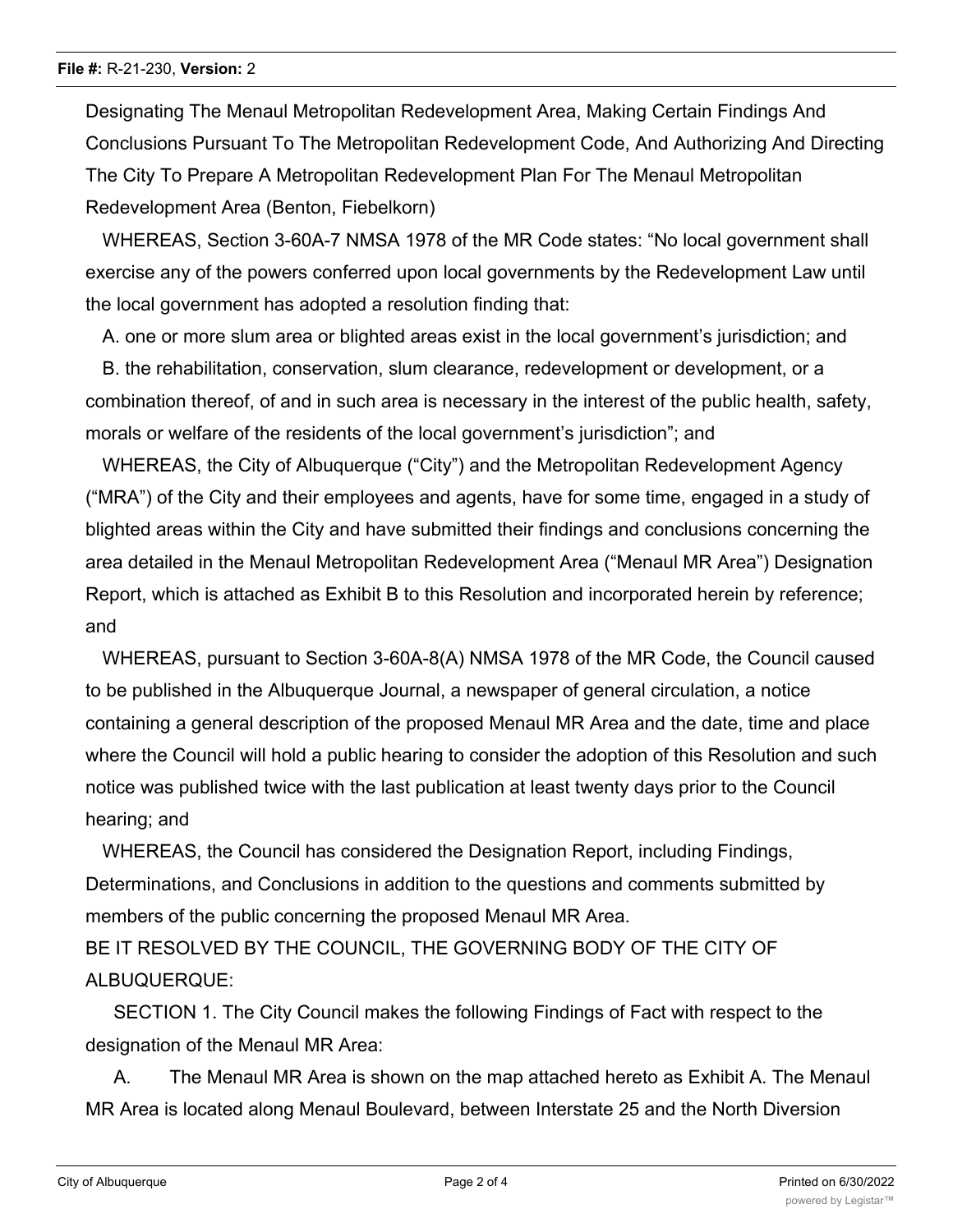Channel. The geographic boundaries generally includes properties along the Menaul Boulevard corridor between Interstate 25 and the North Diversion Channel, with Phoenix Avenue as a northern boundary and Interstate 40 as the southern boundary.

B. The Menaul MR Area meets the definition of a blighted area as defined in Section 3- 60A-4(F) NMSA 1978 of the MR Code. The presence of the following conditions is substantially impairing the sound growth and economic health and well-being of the City: (1) a substantial number of deteriorated or deteriorating structures; (2) deterioration of site improvements; (3) a significant number of commercial or mercantile businesses have closed or significantly reduced their hours of operation due to the economic losses or loss of profit due to operating in the area; and (4) low levels of commercial activity or redevelopment.

C. The combination of the above stated factors is an economic and social burden and is a menace to the public health, safety, morals or welfare of the residents of Albuquerque, and the rehabilitation, conservation, redevelopment or development, or a combination thereof, of and in such area is necessary.

SECTION 2. In accordance with the requirements of Section 3-60A-8 NMSA 1978, the Council hereby designates the area that is described in Section 1.A above, and shown in the official Menaul MR Boundary map attached hereto as Exhibit A, to be a 'metropolitan redevelopment area' as defined by Section 3-60A-4 (M) NMSA 1978 and finds it to be appropriate for a metropolitan redevelopment project or projects. This area shall be referred to as the Menaul MR Area to distinguish it from other metropolitan redevelopment areas.

SECTION 3. The MRA of the City is hereby authorized and directed to prepare a Metropolitan Redevelopment Plan, as defined by Section 3-60A-4 (N) NMSA 1978, for the Menaul MR Area, which, without limitation, shall: (1) Seek to eliminate the problems created by the blighted conditions of the area; (2) Conform to and coordinate with the Albuquerque/Bernalillo County Comprehensive Plan, and any other applicable plans or policies; and (3) Be sufficient to indicate the proposed activities to be carried out in the area, including, but not limited to, any proposals for land acquisition, redevelopment, improvements, rehabilitation and conservation and the plan's relationship to definite local objectives respecting land uses, improved traffic patterns and controls, public transportation, public utilities, recreational and community facilities, housing facilities, commercial activities or enterprises, and other public improvements.

SECTION 4. INCORPORATION. This shall be incorporated into Chapter 1 (Land Use), Article 12 Metropolitan Redevelopment Areas and Plans) of the Albuquerque Code of Resolutions.